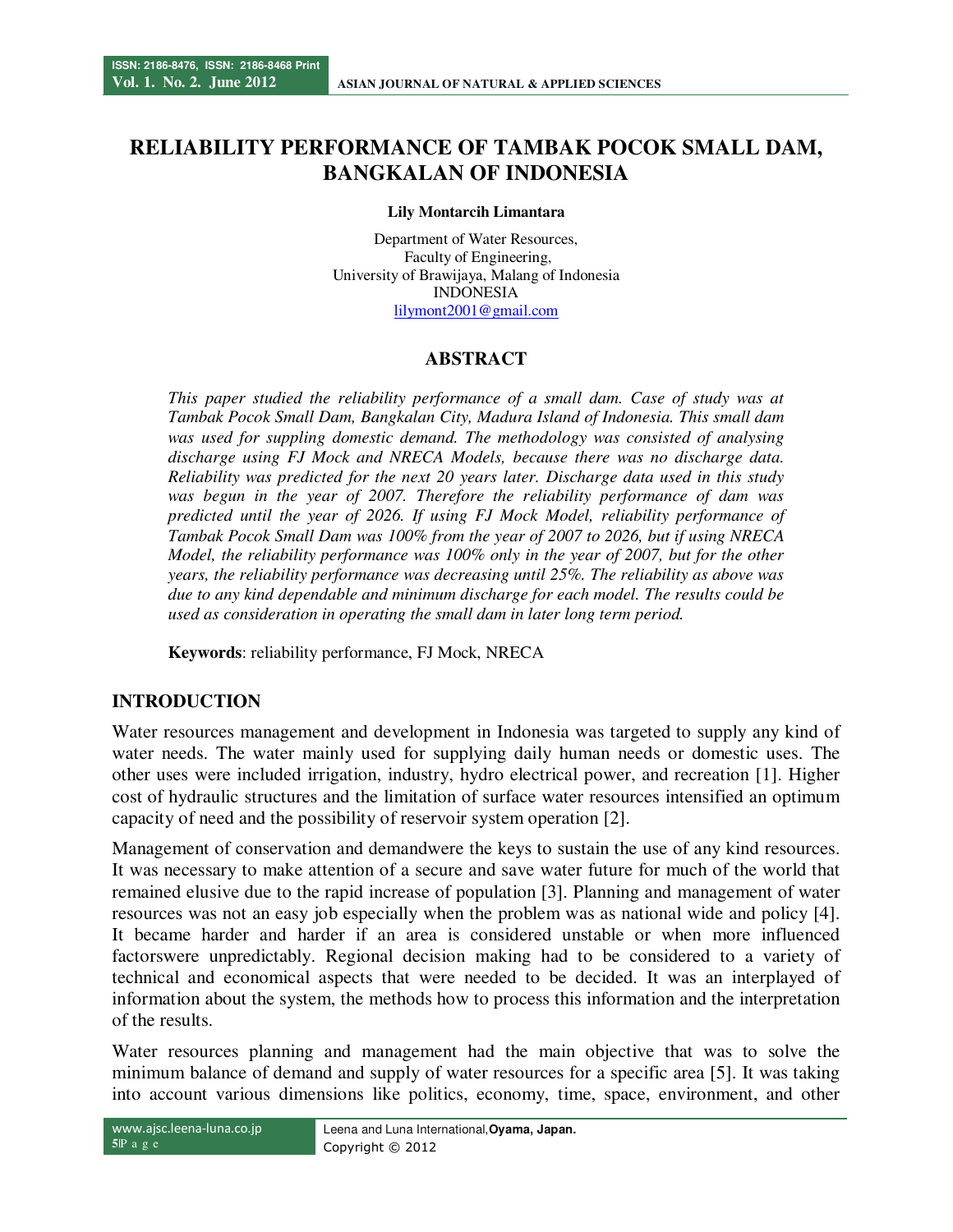related aspects. Water management also meant as the reconciliation of all preservation of water users, previous of enough water for constantly expanding needs, and related land resources. [6].

Design of dam stoarge was according to the condition of topography, social, and the main factor was water supply and demand. Water supply was meant as the ability of river to supply a quantitative value of discharge along the year, either in the rainy season or dry season which was intended to fulfill design outflow. The whole water demand of design outflow would occur during the operation of dam, which the main component was to reach the target of building dam.

Condition of geography in Bangkalan Regency caused the area was as stoney structure and part of them was included clay. This condition was due to the location which was close to the sea and rainfall was fast to flow down and it was difficult to hold or lengthen time of flow. Therefore the water could be stored in soil and water sources in this area was not be funtioned during the dry season.

## **MATERIAL AND METHOD**

Location of study was in Bangkalan Regency, East Java Province of Indonesia. The study area was falls between south latitude of  $6^{\circ}51'$  39'' to  $7^{\circ}50'$  39'' and east longitude of  $112^{\circ}40'06"$  to 113<sup>o</sup> 08' 04". Number area of Bangkalan Regency was  $\pm$  1.260,14 km<sup>2</sup> and it was included 18 districts. Map of location was as in Figure 1 below.



## **Figure 1.Map of Location**

Some data were need for analysing reliability performance of Tambak Pocok Small Dam. Data used in this study were as follow: 1) Daily rainfall in the years of 1996 to 2006 from 3 rainfall

| (株)リナ&ルナインターナショナル | www.leena-luna.co.jp |
|-------------------|----------------------|
| 小山市、日本.           | Page $\vert 6 \vert$ |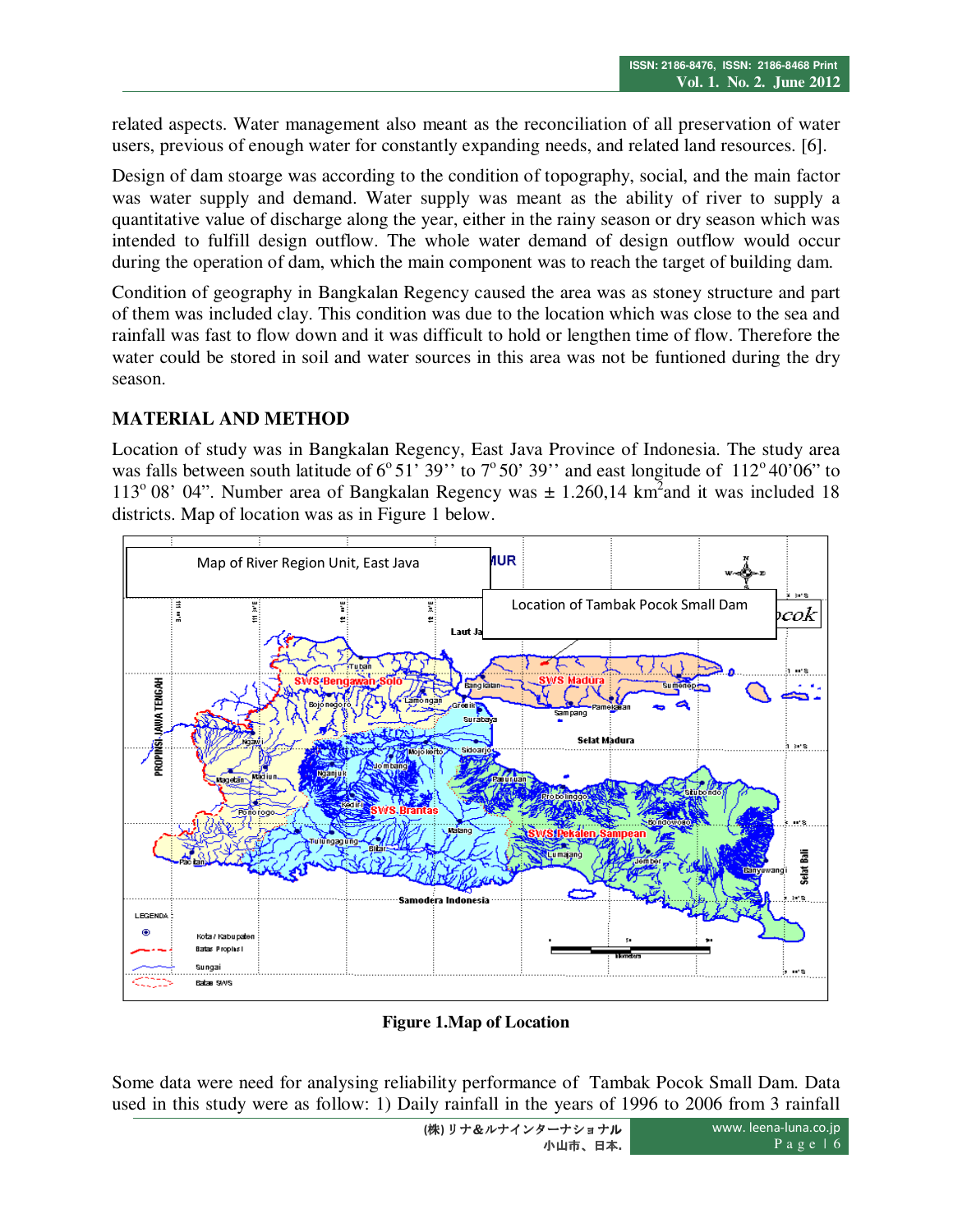stations: Tanjung Bumi, Dupok, and Sepulu; 2) Monthly climate data from 1 station; 3) Data and map of geology from the Center of Geology Research and Development, Bandung of Indonesia: Map of Geology Indonesia System, Lembar Tanjungbumi & Pamekasan 1609-2 & 1608-5 with the scale of 1:100,000; 4) Map of regional topography of Madura, Lembar Tanjung Bumi 1609- 211; 5) Data of society condition in Bangkalan Regency in the year of 2006; and 6) Technical data of Tambak Pocok Small Dam.

The methodologies of this study were as follow: 1) To analyse monthly average rainfall; 2) To analyse potential evapotranspiration using modified standard of FAO: Penmann Method; 3) To predict the parameter of FJ Mock and NRECA due to the data of watershed characteristic; 4) To generate available discharge data of FJ Mock and NRECA results during 9 years using Thomas-Fiering Method; 5) To analyse domestic water demand; 6) To simulate the storage of Tambak Pocok small dam; and 7) To analyse reliability performance of Tambak Pocok for operation due to the prediction of period.

### **Principal of water balance**

The principal of water balance showed the balancing between inflow and outflow of a subsystem. Generally, the formula of water balance was as follow: [7] [8]



Note: I = inflow; O = ourflow; and  $\Delta S$  = storage change

## **Method of NRECA**

Method of NRECA (National Rural Electric Cooperative Association) was developed by Norman H. Crowford (USA) in the year of 1985. This method was the simplification of Standard Watershed Model IV (SWM). Model of SWM had 34 parameters, but model of NRECA only used 5 parameters. This model could be used for analysing monthly discharge due to monthly rainfall and based on water balance in watershed. The equation used in NRECA Model was based on the concept: rainfall – actual evapotranspiration + storage change = runoff, total of river discharge was analysed with the formula as follow: [9][10]

$$
Q = (GF + DRF) \times A \quad (2)
$$
 Note:

A = number area  $(km^2)$ 

 $DRF = direct runoff (mm) = exam (1-PSUB)$ 

 $Exc = surplus of humidity$ 

Exc.  $=$  exrat x (P-AET)

 $GF = \text{groundwater (mm)} = GWF \times (PSUB \times Exc. = GWS)$ 

$$
exrat = ratio of humidity surplus = 0.5 x (1 + ((Sr-1)/0.52)), if Sr > 0 and = 0, if Sr < 0
$$

 $Sr = coefficient of storage = SMS/NOM$ 

```
\text{SMS} = storage of soil humidity ; NOM = capacity of humidity storage
```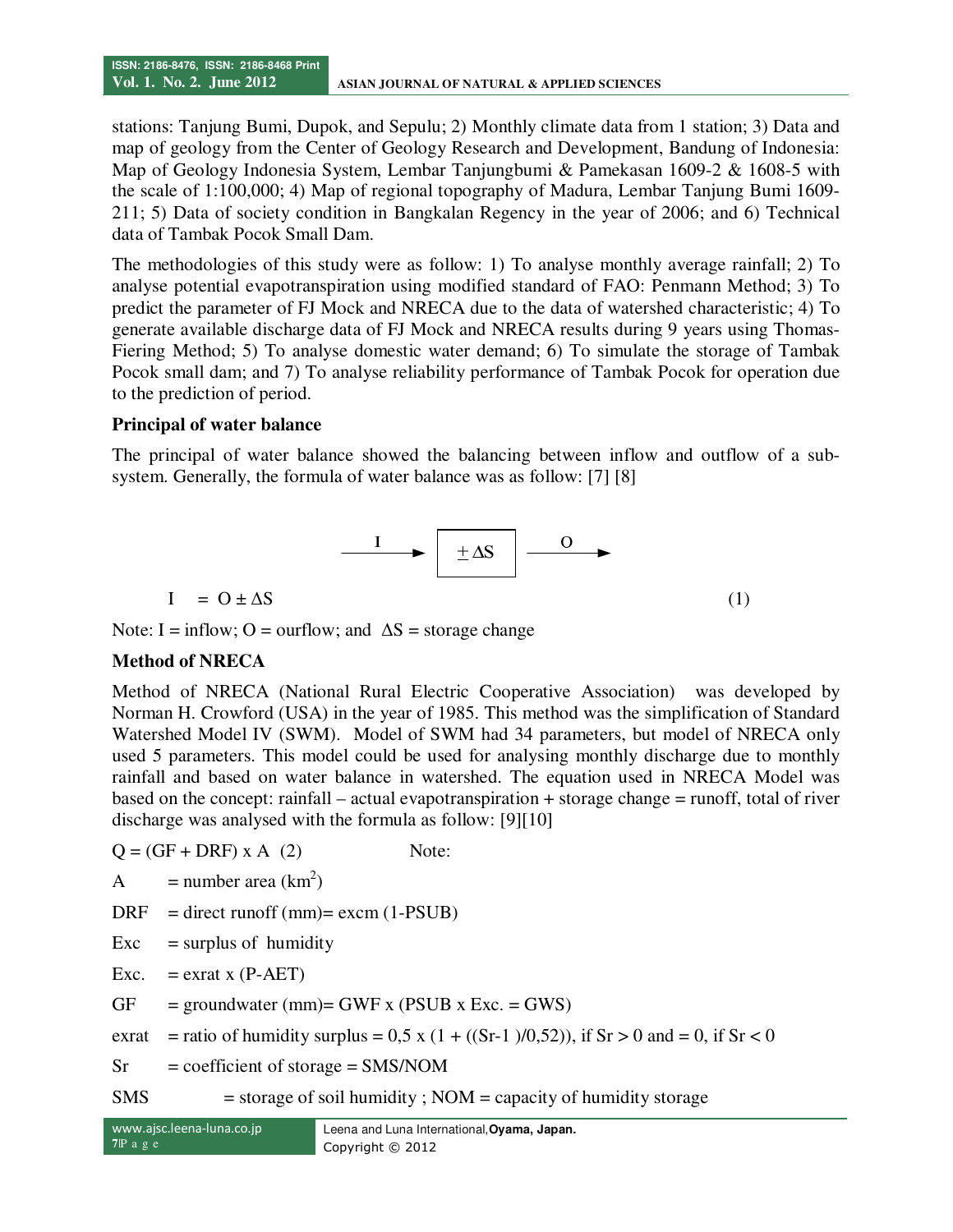$= 100 + 0.2$  x Ra; Ra = yearly average rainfall (mm)

 $P =$  monthly rainfall (mm)

 $CROPF = factor of perspiration vapour$ 

Kl = (P/PET) x (1 -0,5 Sr) + 0,5 Sr

AET = actual evaporation = CROPF x PET, if P/PET > 1 or Sr > 2

 $=$  (kl x PET) x CROPF, if P/PET < 1 or Sr < 2

# **Method of FJ Mock**

The formula of rainfall which reached soil surface was as follow: [9][10][11]

 $Ds = P - Et$  (3)

Note

 $Ds = \text{rainfall}$  which reached soil surface (mm/day)

 $P =$  rainfall (mm/day)

 $Et = limited evaporation (mm/day)$ 

Groundwater Storage: [11]

| Vn        | $=$ k. V <sub>n-1</sub> + 1/2 (1 + k). In | (4) |
|-----------|-------------------------------------------|-----|
|           | $D Vn = V_{n-1}$ (5)                      |     |
| <b>AT</b> |                                           |     |

Note:

| Vn        | $=$ volume of groundwater on the month of n            |
|-----------|--------------------------------------------------------|
| $V_{n-1}$ | $=$ volume of groundwater on the month of $(n - 1)$    |
| K         | $= qt/qo$ = factor of catchment area recession         |
| qt        | $=$ groundwater on the month of t                      |
| qo        | = groundwater on the beginning of month (month ofzero) |
| In.       | $=$ infiltration on the month of n                     |
|           | $DV_{n-1}$ = volumechange of groundwater               |

# **RESULT AND DISCUSSION**

## **Simulation of Small Dam Storage Balance**

Simulation of storage balance was included operation of one year or more. In the process of simulation, operation pattern would be divided into a number of period, begun from the monthly, 15 daily, or 10 daily of time periods. Time period used in this study was monthly operation.Simulation of reservoir balance was as one of some items of evaluation of available water supply [4][8]. Discharge data had been generated for 20 years. Scenario of balance simulation was carried out one by one due to the changes of water domestic demand during the prediction of 20 years and using the methods of NRECA and FJ Mock. In the beginning process of reservoir simulation, Tambak Pocok Small Dam was assumed full with effective storage capacity was  $2,233.38 \text{ m}^3$ .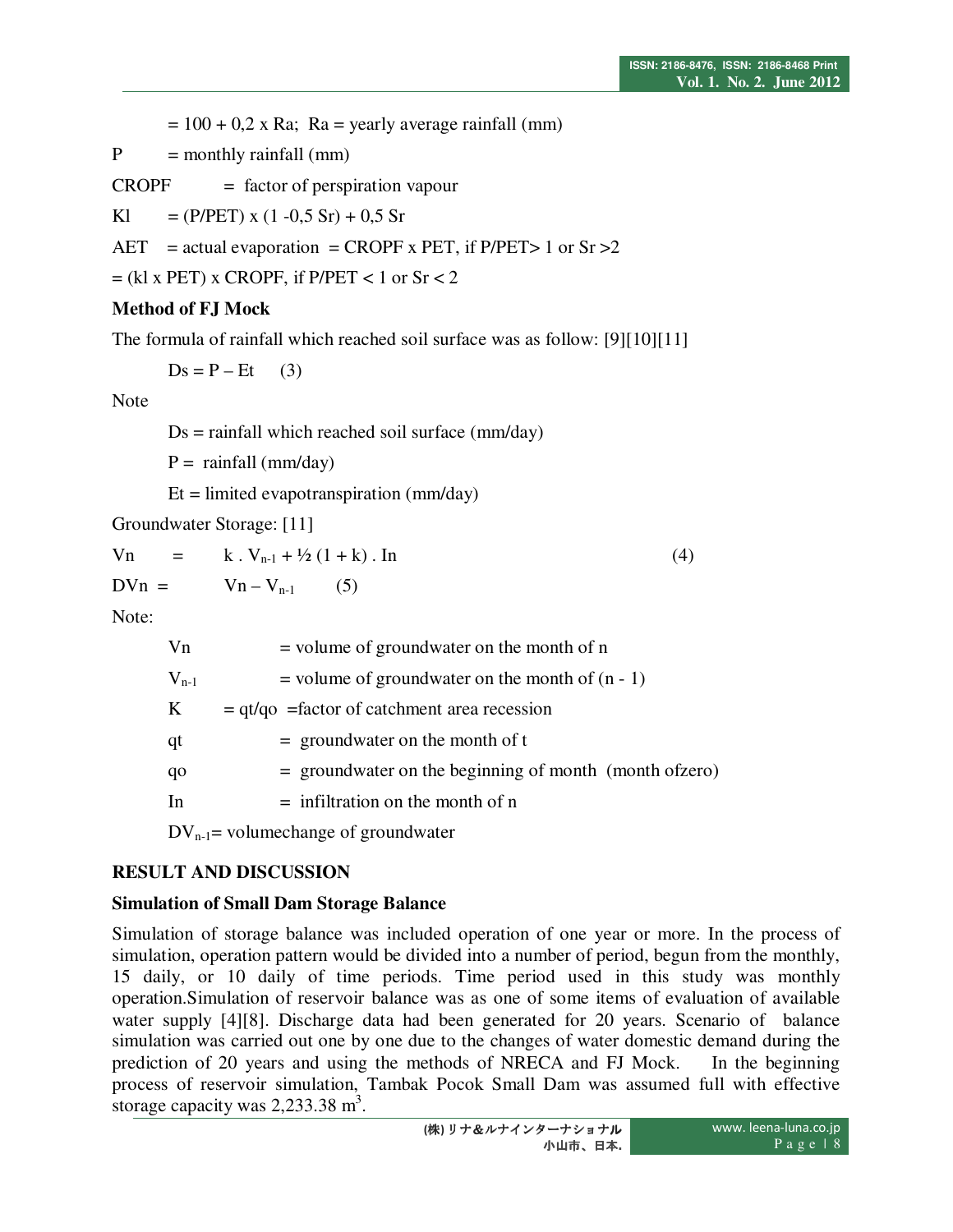#### **Simulation of reliability performance**

A small dam could be categoried as good reliability performance if the dam was able to garrantie minimum demand of needs. In the simulation of reliability performance of small dam would be predicted what available storage capacity of small dam could fulfill the whole demands along the year with certain failure risk [8]. Analysis of reliability performance was analysed due to monthly operation of the small dam what it was fail or success operated to fulfill plan of demand in simulation analysis of small dam storage. Simulation of  $Q_{50}$ ,  $Q_{70}$ ,  $Q_{80}$ ,  $Q_{90}$ , and  $Q_{min}$  was presented as in Table 1, 2, 3, 4, and 5 below.

|                |      |                                    |                                             |                                    | <b>Discharge of NRECA</b>                       |             |                                               |                                                                  |                                    |
|----------------|------|------------------------------------|---------------------------------------------|------------------------------------|-------------------------------------------------|-------------|-----------------------------------------------|------------------------------------------------------------------|------------------------------------|
| N <sub>0</sub> | Year | Water Supply<br>$\mathbf{\hat{a}}$ | Water Demand<br>$\mathbf{m}^2$              | Population<br>Serviced<br>(person) | <b>Different</b><br>$\left(\mathbf{m}^3\right)$ | Information | Performance<br>Reliability<br>$(\mathscr{E})$ | <b>Irrigation Water</b><br>Demand<br>$\left(\mathbf{m}^3\right)$ | Serviced number<br>of area<br>(ha) |
| 1.             | 2007 | 627,386.18                         | 63,598                                      | 2,904                              | 563,789                                         | surplus     | 100.00                                        | 18921.60                                                         | 29.80                              |
| 2.             | 2011 | 627,386.18                         | 69.051                                      | 3,153                              | 558,335                                         | surplus     | 100.00                                        | 18,921.60                                                        | 29.51                              |
| 3.             | 2016 | 627,386.18                         | 76.541                                      | 3,495                              | 550.846                                         | surplus     | 100.00                                        | 18,921.60                                                        | 29.12                              |
| 4.             | 2021 | 627,386.18                         | 84.841                                      | 3,874                              | 542.546                                         | surplus     | 100.00                                        | 18.921,60                                                        | 28.68                              |
| 5.             | 2026 | 627,386.18                         | 94.039                                      | 4,294                              | 533,348                                         | surplus     | 100.00                                        | 18,921.60                                                        | 28.19                              |
|                |      |                                    |                                             |                                    |                                                 |             |                                               |                                                                  |                                    |
|                |      |                                    |                                             |                                    | <b>Discharge of FJ Mock</b>                     |             |                                               |                                                                  |                                    |
| N <sub>o</sub> | Year | Water Supply<br>$\mathbf{m}^2$     | Water Demand<br>$\left(\mathbf{m}^3\right)$ | Population<br>Serviced<br>(person) | <b>Different</b><br>$\mathbf{\hat{a}}$          | Information | Possibility of<br>Failure<br>$\mathscr{E}_2$  | <b>Irrigation Water</b><br>Demand<br>$\mathbf{m}^2$              | Serviced number<br>of area<br>(ha) |
| 1.             | 2007 | 1,023,216.77                       | 63,598                                      | 2,904                              | 959,619                                         | surplus     | 100.00                                        | 18,921.60                                                        | 50.72                              |
| 2.             | 2011 | 1,023,216.77                       | 69.051                                      | 3,153                              | 954,166                                         | surplus     | 100.00                                        | 18,921.60                                                        | 50.43                              |
| 3.             | 2016 | 1,023,216.77                       | 76,541                                      | 3,495                              | 946,676                                         | surplus     | 100.00                                        | 18,921.60                                                        | 50.04                              |
| 4.             | 2021 | 1,023,216.77                       | 84,841                                      | 3,874                              | 938,178                                         | surplus     | 100.00                                        | 18,921.60                                                        | 49.60                              |

**Table 1.Simulation of 50% Discharge (Q50%)** 

The end changes of storage capacity in each year process of simulation had an interdependence [8]. For example, end storage of small dam on December 2007 would fill as the storage in the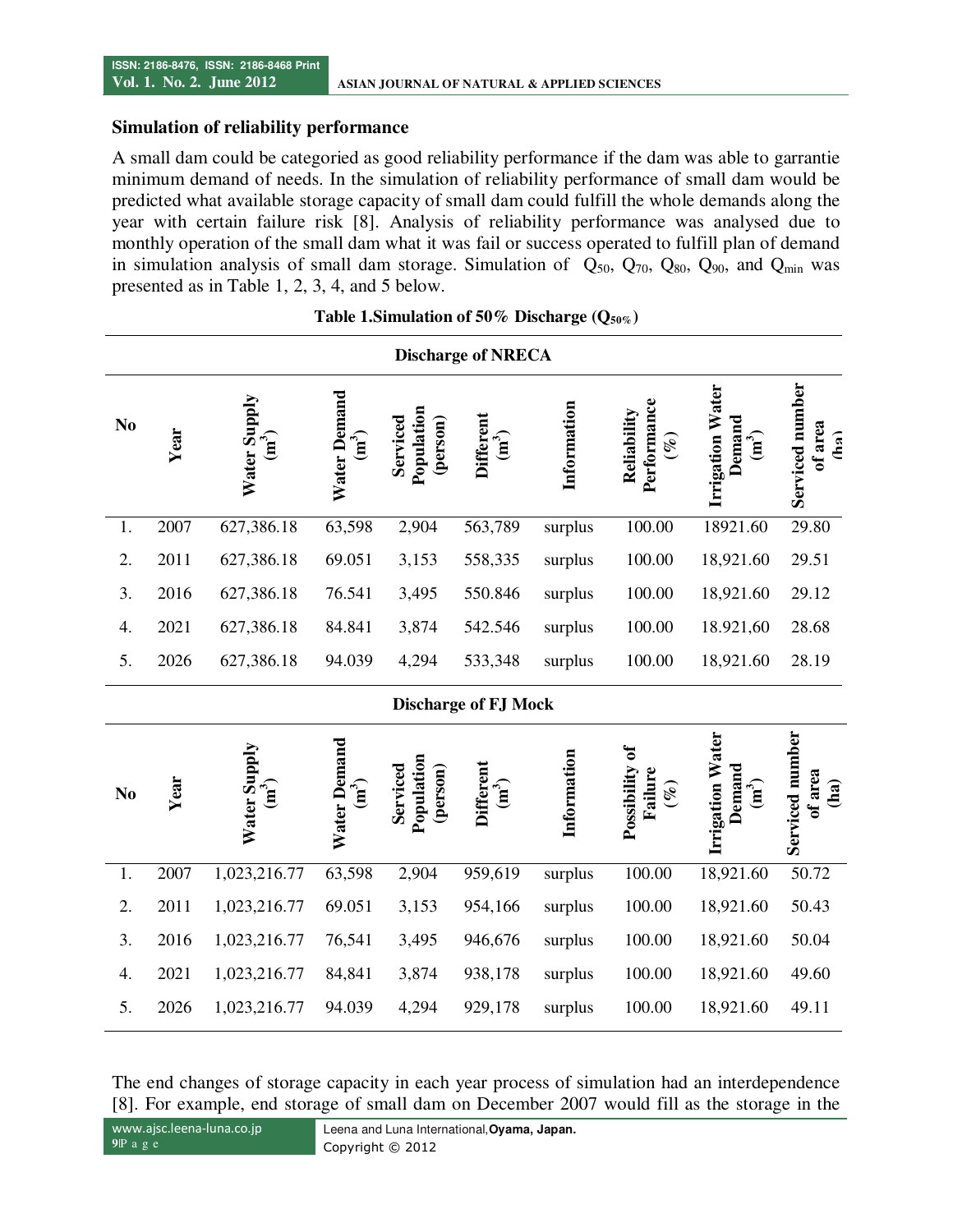beginning of January 2008 in so fort until the end of simulation period during 20 years. Initial storage capacity was very important because it was very influantial to the success or failure of storage simulation process [8]. Based on 20 years of simulation, FJ Mock Method was able to fulfill 100% of operation process. But if it was used NRECA Method, it was failed operation in the year of 2004, but it was full success in the year of 2007-2008 and the next year was decreasing until 42% in the year of 2026.

Table 1 showed that there was different water supply between the result of NRECA and FJ Mock. The result of FJ Mock was higher than NRECA, so that serviced number of irrigation area using FJ Mock Method was larger than NRECA, but it was the same for serviced population. Where by the reliability performance of storage had dependable of 100% for the two method results. It was presented the surplus information for all of the years.

|                |      |                                             |                                             |                                    | <b>Discharge of NRECA</b>                       |             |                                                                          |                                                                |                                    |
|----------------|------|---------------------------------------------|---------------------------------------------|------------------------------------|-------------------------------------------------|-------------|--------------------------------------------------------------------------|----------------------------------------------------------------|------------------------------------|
| N <sub>o</sub> | Year | Water Supply<br>(m <sup>3</sup> )           | Water Demand<br>$\left(\mathbf{m}^3\right)$ | Population<br>Serviced<br>(person) | <b>Different</b><br>$\left(\mathbf{n}^3\right)$ | Information | performance<br>Reliability<br>$(\mathscr{C}_{\hspace{-1pt}\mathscr{B}})$ | Irrigation Water<br>Demand<br>$\mathbf{m}^3$                   | Serviced number<br>of area<br>(ha) |
| 1.             | 2007 | 277,294.26                                  | 63,598                                      | 2,904                              | 213,697                                         | surplus     | 100.00                                                                   | 18921.60                                                       | 11.30                              |
| 2.             | 2011 | 277,294.26                                  | 69.051                                      | 3,153                              | 208,244                                         | surplus     | 100.00                                                                   | 18,921.60                                                      | 11.01                              |
| 3.             | 2016 | 277,294.26                                  | 76.541                                      | 3,495                              | 200.754                                         | surplus     | 100.00                                                                   | 18,921.60                                                      | 10.61                              |
| 4.             | 2021 | 277,294.26                                  | 84.841                                      | 3,874                              | 192.454                                         | surplus     | 100.00                                                                   | 18.921,60                                                      | 10.61                              |
| 5.             | 2026 | 277,294.26                                  | 84.841                                      | 4,294                              | 183,256                                         | surplus     | 100.00                                                                   | 18,921.60                                                      | 9.69                               |
|                |      |                                             |                                             |                                    | <b>Discharge of FJ Mock</b>                     |             |                                                                          |                                                                |                                    |
| N <sub>0</sub> | Year | Water Supply<br>$\left(\mathbf{m}^2\right)$ | Water Demand<br>$(m^3)$                     | Population<br>Serviced<br>(person) | <b>Different</b><br>$(m^3)$                     | Information | Possibility of<br>failure<br>$(\%)$                                      | <b>Irrigation Water</b><br>Demand<br>$\left(\text{m}^3\right)$ | Serviced number<br>of area<br>(ha) |
| 1.             | 2007 | 657, 667.54                                 | 63,598                                      | 2,904                              | 594,070                                         | surplus     | 100.00                                                                   | 18,921.60                                                      | 31.40                              |
| 2.             | 2011 | 657, 667. 54                                | 69.051                                      | 3,153                              | 588,617                                         | surplus     | 100.00                                                                   | 18,921.60                                                      | 31.11                              |
| 3.             | 2016 | 657, 667. 54                                | 76,541                                      | 3,495                              | 581,127                                         | surplus     | 100.00                                                                   | 18,921.60                                                      | 30.72                              |
|                |      |                                             |                                             |                                    |                                                 |             |                                                                          |                                                                |                                    |
| 4.             | 2021 | 657, 667. 54                                | 84,841                                      | 3,874                              | 572,827                                         | surplus     | 100.00                                                                   | 18,921.60                                                      | 30.28                              |

**Table 2.Simulation of 70% Discharge (Q70%)** 

Table 2 showed that there was also the different water supply between the result of NRECA and FJ Mock. The result of FJ Mock was higher than NRECA, so that serviced number of irrigation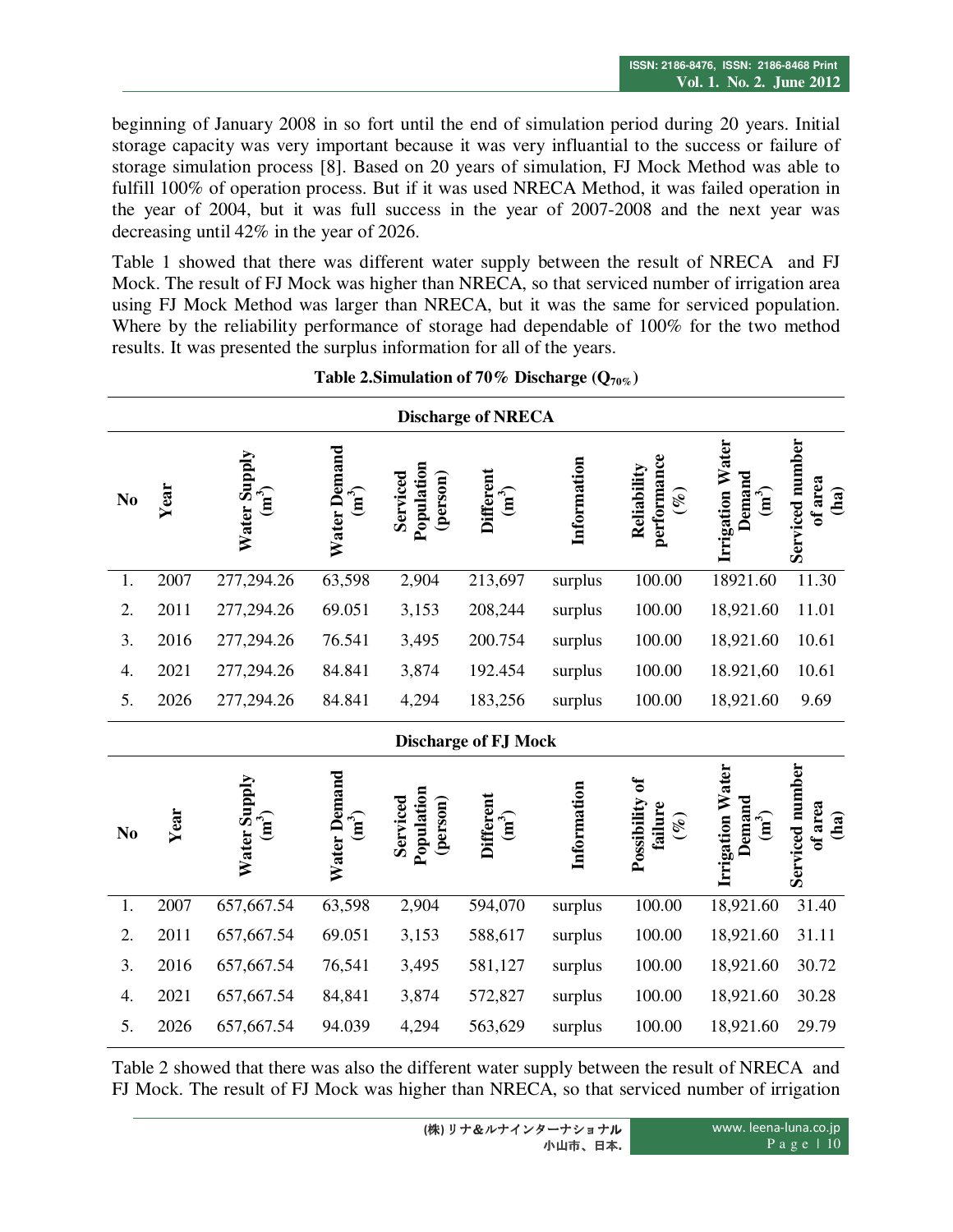area using FJ Mock was larger than NRECA, but it was the same for serviced population. Where by the reliability performance of storage had dependable of 100% for the two method results. It was presented the surplus information too for all of the years.

|                    |      |                                             |                                | <b>Discharge of NRECA</b>          |                                            |             |                                                                          |                                                                  |                                    |
|--------------------|------|---------------------------------------------|--------------------------------|------------------------------------|--------------------------------------------|-------------|--------------------------------------------------------------------------|------------------------------------------------------------------|------------------------------------|
| $\mathbf{z}$       | Year | Water Supply<br>$\mathbf{\hat{a}^{\prime}}$ | Water Demand<br>$\mathbf{m}^3$ | Population<br>Serviced<br>(person) | <b>Different</b><br>$\mathbf{\hat{a}}^{2}$ | Information | performance<br>Reliability<br>$(\mathscr{C}_{\hspace{-1pt}\mathscr{C}})$ | Irrigation Water<br>Demand<br>$\left(\mathbf{m}^3\right)$        | Serviced number<br>of area<br>(ha) |
| 1.                 | 2007 | 118,253.57                                  | 63,598                         | 2,904                              | 54,656                                     | surplus     | 100.00                                                                   | 18,921.60                                                        | 2.89                               |
| 2.                 | 2011 | 118,253.57                                  | 69.051                         | 3,153                              | 49,203                                     | surplus     | 100.00                                                                   | 18,921.60                                                        | 2.61                               |
| 3.                 | 2016 | 118,253.57                                  | 76.541                         | 3,495                              | 41,713                                     | surplus     | 100.00                                                                   | 18,921.60                                                        | 2.21                               |
| 4.                 | 2021 | 118,253.57                                  | 84.841                         | 3,874                              | 33,413                                     | surplus     | 100.00                                                                   | 18,921.60                                                        | 1.77                               |
| 5.                 | 2026 | 118,253.57                                  | 94.039                         | 4,84                               | 24,215                                     | surplus     | 100.00                                                                   | 18,921.60                                                        | 1,28                               |
|                    |      |                                             |                                |                                    |                                            |             |                                                                          |                                                                  |                                    |
|                    |      |                                             |                                |                                    | <b>Discharge of FJ Mock</b>                |             |                                                                          |                                                                  |                                    |
| $\mathbf{\hat{z}}$ | Year | Water Supply<br>$\mathbf{\hat{a}}^{2}$      | Water Demand<br>$\mathbf{m}^3$ | Population<br>Serviced<br>(person) | Different<br>$\mathbf{\hat{a}}$            | Information | Possibility of<br>failure<br>$(\%)$                                      | <b>Irrigation Water</b><br>Demand<br>$\left(\mathbf{m}^3\right)$ | Serviced number<br>of area<br>(ha) |
| 1.                 | 2007 | 468,726.83                                  | 63,598                         | 2,904                              | 405,129                                    | surplus     | 100.00                                                                   | 18,921.60                                                        | 21.42                              |
| 2.                 | 2011 | 468,726.83                                  | 69.051                         | 3,153                              | 399,676                                    | surplus     | 100.00                                                                   | 18,921.60                                                        | 21.13                              |
| 3.                 | 2016 | 468,726.83                                  | 76,541                         | 3,495                              | 392,186                                    | surplus     | 100.00                                                                   | 18,921.60                                                        | 20.73                              |
| 4.                 | 2021 | 468,726.83                                  | 84,841                         | 3,874                              | 383,886                                    | surplus     | 100.00                                                                   | 18,921.60                                                        | 20.29                              |

#### **Table 3.Simulation of 80% Discharge (Q80%)**

Table 3 showed that there was also the different water supply between the result of NRECA and FJ Mock. The result of FJ Mock was higher than NRECA, so that serviced number of irrigation area using FJ Mock was larger than NRECA, but it was the same for serviced population. Where by the reliability performance of storage had dependable of 100% for the two method results. It was presented the surplus information too for all of the years.

**Table 4.Simulation of 90% Discharge (Q90%)**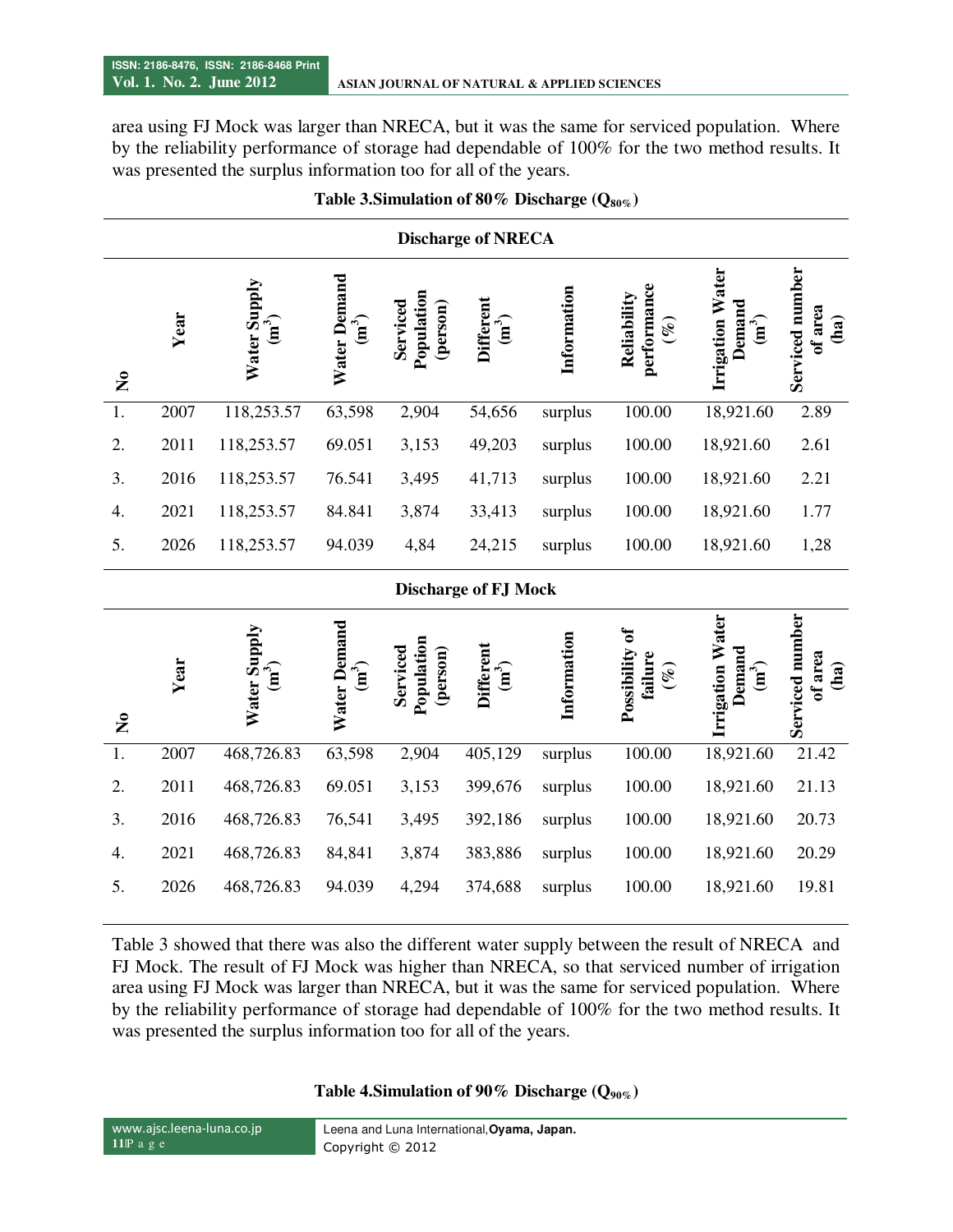|                      |      |                                    |                                    |                                        | <b>Discharge of NRECA</b>              |             |                                         |                                                    |                                                 |
|----------------------|------|------------------------------------|------------------------------------|----------------------------------------|----------------------------------------|-------------|-----------------------------------------|----------------------------------------------------|-------------------------------------------------|
| $\mathbf{\hat{z}}$   | Year | Water Supply<br>$\mathbf{\hat{g}}$ | Water Demand<br>$\mathbf{\hat{g}}$ | <b>Serviced Population</b><br>(person) | <b>Different</b><br>$\mathbf{\hat{g}}$ | Information | performance<br>Reliability<br>$(\%)$    | Irrigation Water<br>Demand<br>$\mathbf{\hat{a}}$   | Serviced number of<br>area<br>(a <sub>a</sub> ) |
| 1.                   | 2007 | 61,848.07                          | 63,598                             | 2,825                                  | $-1,750$                               | deficit     | 97.28                                   | 0.00                                               | $\overline{0.00}$                               |
| 2.                   | 2011 | 61,848.07                          | 69.051                             | 2,825                                  | $-7,203$                               | deficit     | 89.60                                   | 0.00                                               | 0.00                                            |
| 3.                   | 2016 | 61,848.07                          | 76.541                             | 2,825                                  | $-14,692$                              | deficit     | 80.83                                   | 0.00                                               | 0.00                                            |
| 4.                   | 2021 | 61,848.07                          | 84.841                             | 2,825                                  | $-22,993$                              | deficit     | 72.92                                   | 0.00                                               | 0.00                                            |
| 5.                   | 2026 | 61,848.07                          | 84.841                             | 2,825                                  | $-32,191$                              | deficit     | 65.79                                   | 0.00                                               | 0.00                                            |
|                      |      |                                    |                                    |                                        |                                        |             |                                         |                                                    |                                                 |
|                      |      |                                    |                                    |                                        | <b>Discharge of FJ Mock</b>            |             |                                         |                                                    |                                                 |
| $\tilde{\mathbf{z}}$ | Year | Water Supply<br>$(m3)$             | Water Demand<br>$\mathbf{\hat{g}}$ | <b>Serviced Population</b><br>(person) | <b>Different</b><br>$\mathbf{\hat{g}}$ | Information | Possibility of failure<br>$\mathscr{E}$ | Irrigation Water<br>Demand<br>ີ $\mathbf{\hat{g}}$ | Serviced number of<br>area<br>(a <sub>a</sub> ) |
| 1.                   | 2007 | 232,734.45                         | 63,598                             | 2,904                                  | 169, 137                               | surplus     | 100.00                                  | 18,921.60                                          | 8.94                                            |
| 2.                   | 2011 | 232,734.45                         | 69.051                             | 3,153                                  | 163,684                                | surplus     | 100.00                                  | 18,921.60                                          | 8.66                                            |
| 3.                   | 2016 | 232,734.45                         | 76,541                             | 3,495                                  | 156,194                                | surplus     | 100.00                                  | 18,921.60                                          | 8.26                                            |
| 4.                   | 2021 | 232,734.45                         | 84,841                             | 3,874                                  | 147,894                                | surplus     | 100.00                                  | 18,921.60                                          | 7.82                                            |

Table 4 showed that there was also the different water supply between the result of NRECA and FJ Mock. The result of FJ Mock was higher than NRECA, so that serviced population and serviced number of irrigation area using FJ Mock was larger than NRECA. There was deficit if using NRECA Method, but the result of FJ Mock was remain surplus of the whole years, but serviced number of irrigation area was decreasing compared with the two kinds of discharge: 50% and 70%. Because of deficit condition if using NRECA Method, so that serviced number of irrigation area was zero or no irrigation area could be supplied. The reliability performance of storage using FJ Mock was higher than NRECA in all of years.

**Table 5.Simulation of Minimum Discharge (Qmin)**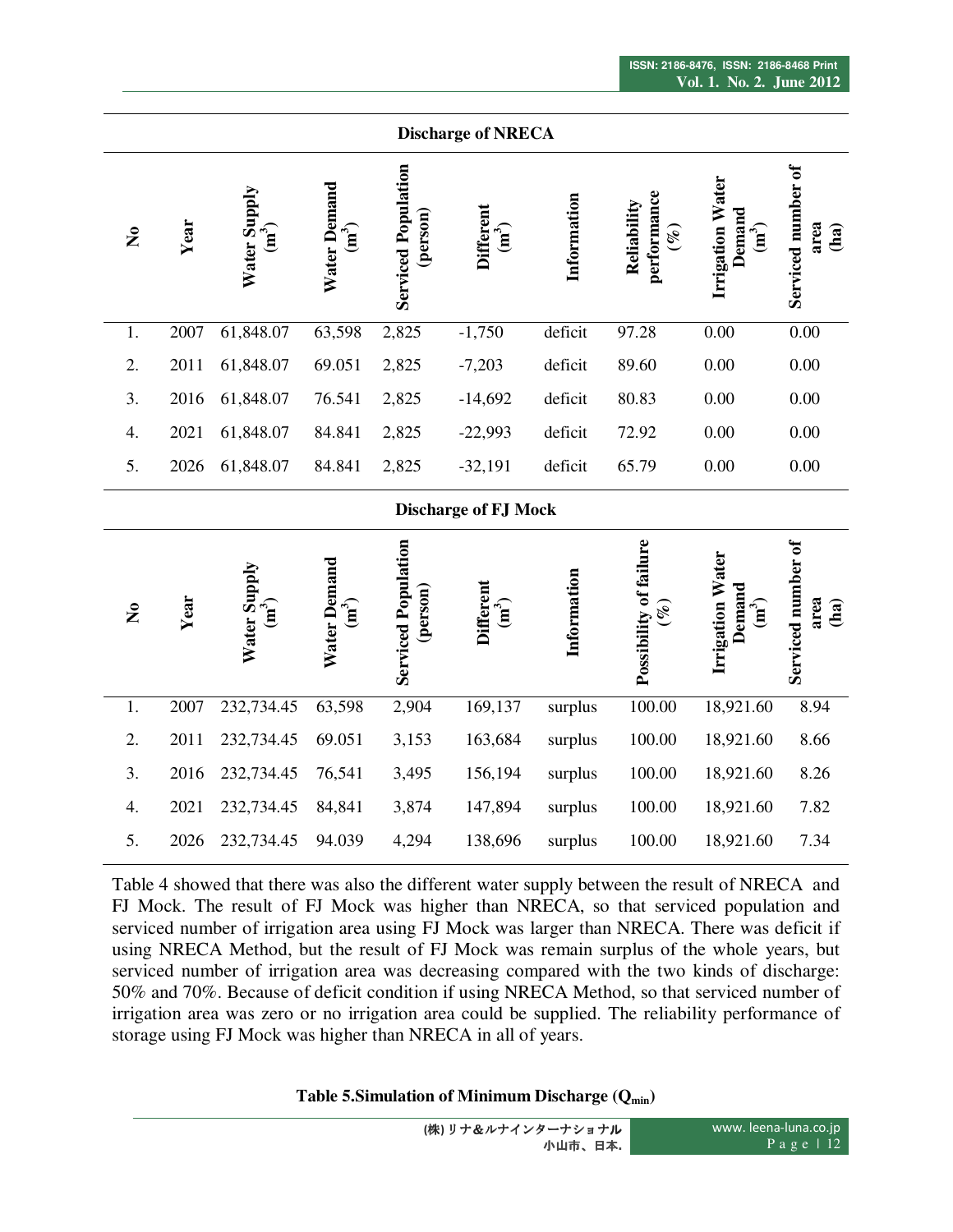|                    |      |                                                |                                        |                                    | <b>Discharge of NRECA</b>              |             |                                               |                                                             |                                                        |
|--------------------|------|------------------------------------------------|----------------------------------------|------------------------------------|----------------------------------------|-------------|-----------------------------------------------|-------------------------------------------------------------|--------------------------------------------------------|
| $\mathbf{\hat{z}}$ | Year | Water Supply<br>$\left(\mathbf{m}^3\right)$    | Water Demand<br>$\mathbf{\hat{m}}^{2}$ | Population<br>Serviced<br>(person) | <b>Different</b><br>$\mathbf{m}^2$     | Information | performance<br>Reliability<br>$(\mathscr{E})$ | <b>Irrigation Water</b><br>Demand<br>$\mathbf{m}^2$         | Serviced number<br>of area<br>$\mathbf{f}(\mathbf{a})$ |
| 1.                 | 2007 | 61,848.07                                      | 63,598                                 | 2,825                              | $-1,750$                               | deficit     | 97.28                                         | 0.00                                                        | $0.00\,$                                               |
| 2.                 | 2011 | 61,848.07                                      | 69.051                                 | 2,825                              | $-7,203$                               | deficit     | 89.60                                         | 0.00                                                        | 0.00                                                   |
| 3.                 | 2016 | 61,848.07                                      | 76.541                                 | 2,825                              | $-14,692$                              | deficit     | 80.83                                         | 0.00                                                        | 0.00                                                   |
| 4.                 | 2021 | 61,848.07                                      | 84.841                                 | 2,825                              | $-22,993$                              | deficit     | 72.92                                         | 0.00                                                        | 0.00                                                   |
| 5.                 | 2026 | 61,848.07                                      | 94.039                                 | 2,825                              | $-32,191$                              | deficit     | 65.79                                         | 0.00                                                        | 0.00                                                   |
|                    |      |                                                |                                        |                                    |                                        |             |                                               |                                                             |                                                        |
|                    |      |                                                |                                        |                                    | <b>Discharge of FJ Mock</b>            |             |                                               |                                                             |                                                        |
| $\mathbf{z}$       | Year | Water Supply<br>$\left( \mathbf{m}^{3}\right)$ | Water Demand<br>$\mathbf{\hat{a}}$     | Population<br>Serviced<br>(person) | <b>Different</b><br>$\mathbf{\hat{a}}$ | Information | Possibility of<br>failure<br>$(\%)$           | <b>Irrigation Water</b><br>Demand<br>$\widehat{\mathbf{H}}$ | Serviced number<br>of area<br>$\mathbf{\widehat{a}}$   |
| 1.                 | 2007 | 232,734.45                                     | 63,598                                 | 2,904                              | 169,137                                | surplus     | 100.00                                        | 18,921.60                                                   | 8.94                                                   |
| 2.                 | 2011 | 232,734.45                                     | 69.051                                 | 3,153                              | 163,684                                | surplus     | 100.00                                        | 18,921.60                                                   | 8.66                                                   |
| 3.                 | 2016 | 232,734.45                                     | 76,541                                 | 3,495                              | 156,194                                | surplus     | 100.00                                        | 18,921.60                                                   | 8.26                                                   |
| 4.                 | 2021 | 232,734.45                                     | 84,841                                 | 3,874                              | 147,894                                | surplus     | 100.00                                        | 18,921.60                                                   | 7.82                                                   |

Table 5 showed that Qmin of FJ Mock result was 100% success in operation, but NRECA result was 100% success in the beginning but it was decreasing until  $25\%$  in the year of 2026. Q<sub>min</sub>was also analysed because it had high probability in operation due to climate and geology condition in location of study. There was drought in dry season. NRECA method was not satisfied because the structure of model was based on the soil moisture zone and it had been very influantial by season. Therefore it was difficult to produce optimal simulation of discharge.

Based on the analysis as above, for surplus water on  $Q_{50}$ , the ability of area could be fulfilled by the two methods. There was number area of 49 ha for FJ Mock result and 28 ha for NRECA result. For the discharge of  $Q_{70}$ , number area of FJ Mock was 29 ha and for NRECA was 9 ha; for  $Q_{80}$ : FJ Mock was 19 ha and NRECA was 1.3 ha; for  $Q_{90}$ : FJ Mock was 7 ha and NRECA was 0 ha; and for Q<sub>min</sub>: FJ Mock was 2.7 ha and NRECA was 0 ha.

### **CONCLUSION**